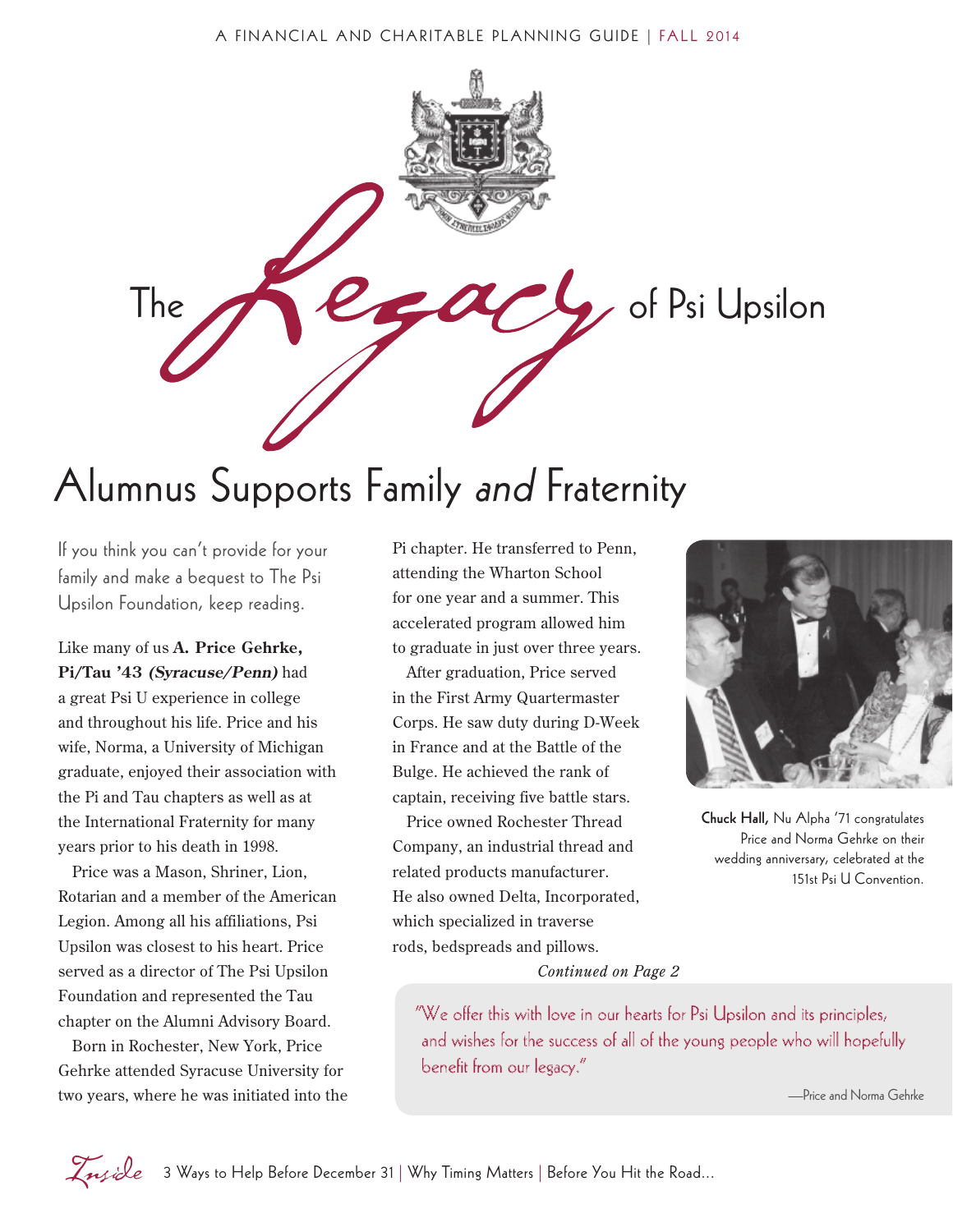With the assistance of **Bob Kaiser, Zeta '39 (Dartmouth College),** Price set up a charitable remainder unitrust. Bob, a pioneer in the planned giving field, helped Price ensure that Norma and their daughter, Lisa, were taken care of during their lifetimes.

Norma passed away last December, triggering a distribution to the Pi,

Tau and Psi Upsilon Fraternity. In addition, a trust was created that provides income to Lisa during her lifetime. Upon Lisa's death, the trust's remainder will be paid to The Psi Upsilon Foundation.

The Pi designated the majority of its gift to an exterior renovation fund. A portion will go to equipment purchases in the newly reinstated kitchen operation. The Tau will use its funds to restore a meal plan and help fund the cost of Tau delegates who attend Psi U's annual Convention.

Using a charitable giving strategy, Price Gehrke reduced his estate taxes, allowing him to provide more for his family than he would otherwise have been able to provide. Price took care of his family first and then the Fraternity.

#### *Continued from Page 1*

The end of the year will be here before we know it. It is important to start planning now for how you want to make an impact this year. There are many gift options to choose and several offer attractive benefits for you while supporting Psi Upsilon's mission. Here are three popular ways to help before the year comes to a close:

**1] Give cash.** Cash is an easy way to give each year and can be used to prepay a pledge. To document a cash gift of any amount, you must have

a dated receipt from The Psi Upsilon Foundation. We will make certain you receive one. A cancelled check provides sufficient documentation only for gifts by check if they are less than \$250.

- 
- **Stock** is generally deductible on the date it is fully transferred (if done

**2] Give appreciated stock or other property.** When you give property to The Psi Upsilon Foundation, we'll sell it and you will eliminate all the capital gains tax you would have paid had you sold it. Your gift will be deductible at its full fair market value on its date of delivery if you have held it for more than one year.

### Alumnus Supports Family and Fraternity

**• Life insurance gifts are** considered complete on the date you sign the paperwork transferring ownership to the Foundation, assuming you properly forward the form on to the insurance company. • • •

Thank you for your support.



### Don't Want to Part With Your Assets



Consider including a gift to Psi U in your will or revocable living trust of a percentage of your estate. This flexible donation option allows you to make an impact without giving up any assets today. Return the enclosed reply envelope or contact Mark Williams to learn more.

# 3 Ways to Help Before December 31

Make a Difference With These Smart Donation Options

When you make a donation to The Psi Upsilon Foundation this year, we both benefit. Your generosity enables Psi U to meet urgent needs and carry out its mission daily. You're able to choose how your gift is used and receive a charitable deduction on your income taxes when you itemize. To receive these benefits, however, you must time your gift appropriately.

# Why **Timing** Matters

**3] Donate an insurance policy.** A gift of a life insurance policy you no longer need makes a perfect year-end gift. To qualify as a deductible gift, The Psi Upsilon Foundation must become the policy owner. For most types of insurance policies, your tax deduction is usually the cost basis or the fair market value of the policy—whichever is less.



 It is because of you that we are able to advance the educational mission and values of Psi Upsilon.

#### A Very Important Date

deduction this year.

- All gifts must be completed on or before December 31 to qualify for an income tax
	- **Cash** contributions sent through the mail are usually deductible if they are mailed by midnight on December 31.

electronically) to The Psi Upsilon Foundation's books—not the date you ask your broker to make the transfer.

Contact Mark Williams at (317) 571-1833, Ext. 101,

for helpful tips about getting the most from your gift this year.